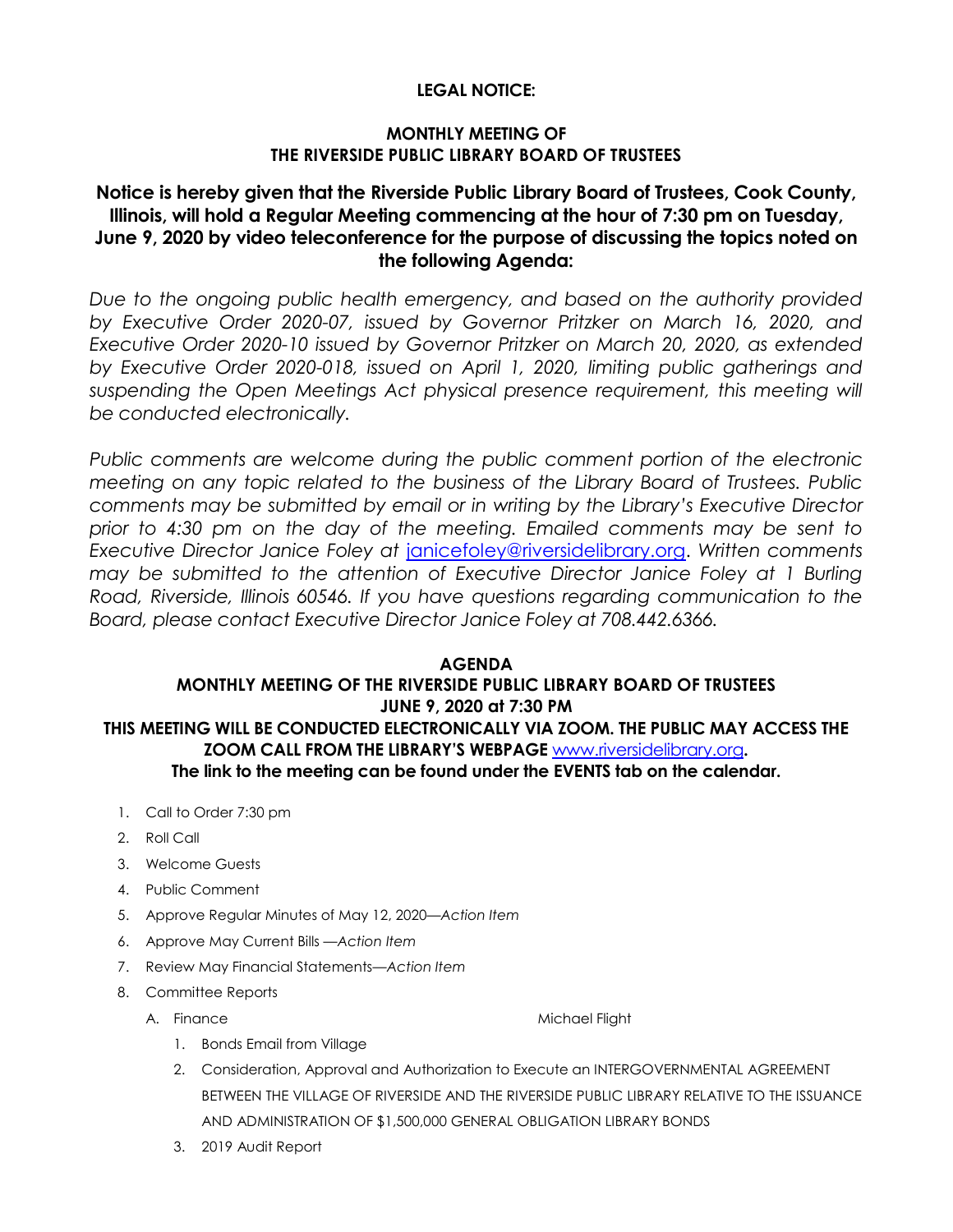- B. Building & Grounds **Ken Circo** 
	- 1. Holton Brothers Proposal for Front Gable Cleaning
- C. Policy & Bylaws **Patrick White** Patrick White
- D. Technology and the matrix of the Michael Hagins
- - 1. Lower Level Renovation
- 9. Director's Report **Director's Report Janice Foley**
- 10. Unfinished Business
- 11. New Business
- 12. Announcements
- 13. Correspondence & FYIs
- 14. Executive Session

*The Board of Trustees may decide, by a roll call vote, to convene in executive session if there are matters to discuss confidentially, in accordance with the Open Meetings Act.*

15. Adjournment

- 
- E. Special Projects and The Special Projects Account Special Projects Account Special Projects
	-
- 
- 
- -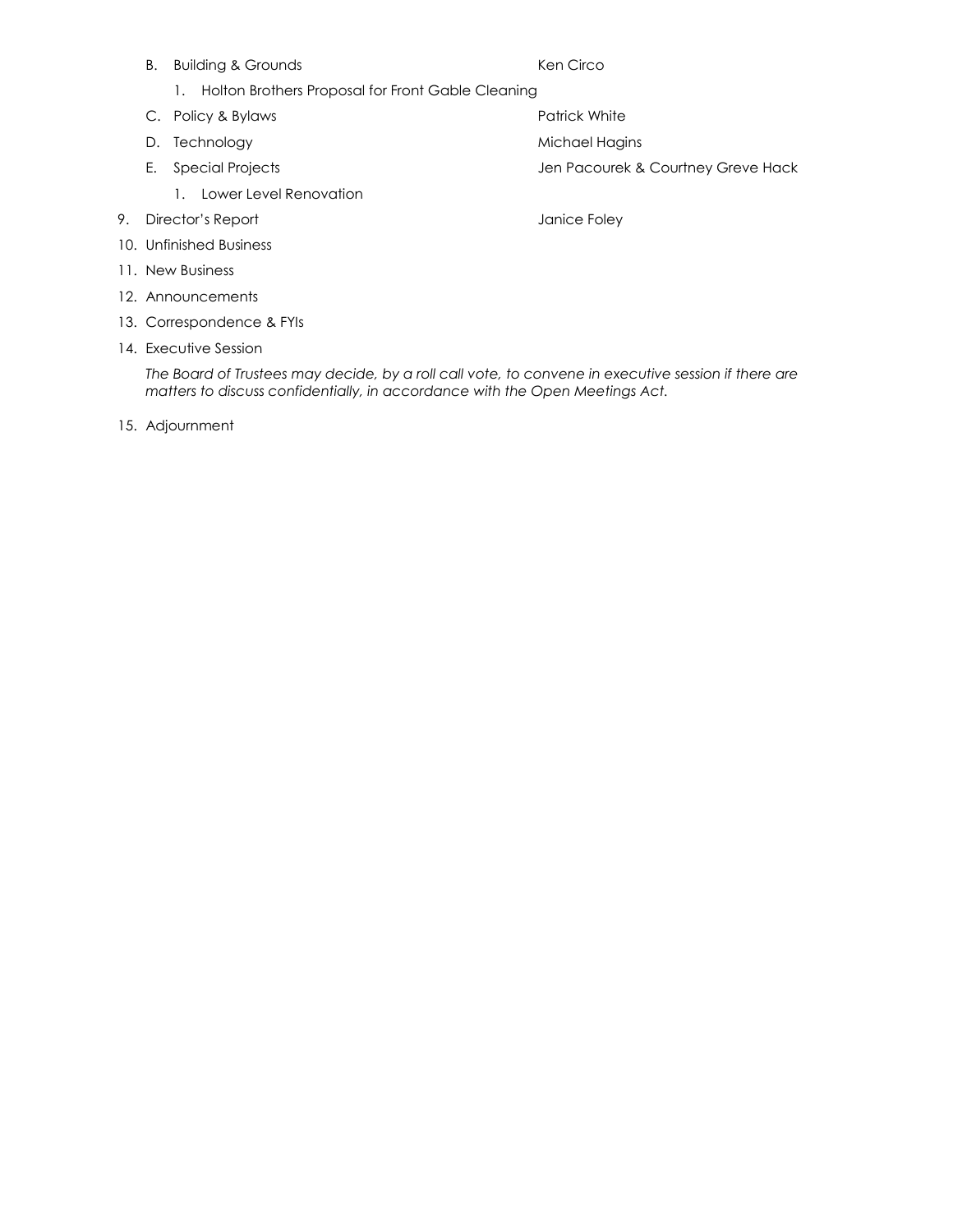# **Minutes of the Special Board Meeting of the Riverside Public Library Board of Trustees May 12, 2020**

**Held Tuesday, May 12, 2020** by video teleconference via Zoom, called for 7:30 pm.

**In Attendance:** President, Joan Wiaduck; Vice President, Ken Circo; Treasurer, Michael Flight; Secretary, Courtney Greve Hack; Michael Hagins; Jen Pacourek; and Patrick White

**Also in Attendance:** Library Director, Janice A. Foley; Assistant Director, Diane Silva; Bookkeeper, Jane Wilhelm; Administrative Assistant, Christine Legan

Called to order at 7:35 pm by President Joan Wiaduck.

### **Review of Minutes**

Ken Circo moved, and Michael Flight seconded, that the Board approve the minutes of the March 10, 2020 regular meeting. Ayes: Circo, Flight, Greve Hack, Hagins, Pacourek, White Nays: None Abstained: None The motion passed.

### **Review of Minutes**

Ken Circo moved, and Michael Flight seconded, that the Board approve the minutes of the April 28, 2020 special meeting. Ayes: Circo, Flight, Greve Hack, Hagins, Pacourek, White Nays: None Abstained: None The motion passed.

### **Review of Current Bills**

Michael Flight moved, and Ken Circo seconded, that the Board approve the payment of payroll checks for department numbers 001 through 004, and accounts payable check numbers 21727 through 21739, and 21741 through 21772, in the total amount of \$76,336.53, which includes payroll through March 31, 2020. Roll Call Vote: Ayes: Circo, Flight, Greve Hack, Hagins, Pacourek, White Nays: None Abstained: None The motion passed.

### **Review of Current Bills**

Ken Circo moved, and Courtney Greve Hack seconded, that the Board approve the payment of payroll checks for department numbers 001 through 004, and accounts payable check numbers 21775, 21777 through 21779, 21782 through 21791, 21794 through 21820 in the total amount of \$80,025.21, including voided check numbers 21773, 21774, 21776, 21780, 21781, 21792, and 21793, which includes payroll through April 30, 2020. Roll Call Vote: Ayes: Circo, Flight, Greve Hack, Hagins, Pacourek, White Nays: None Abstained: None The motion passed.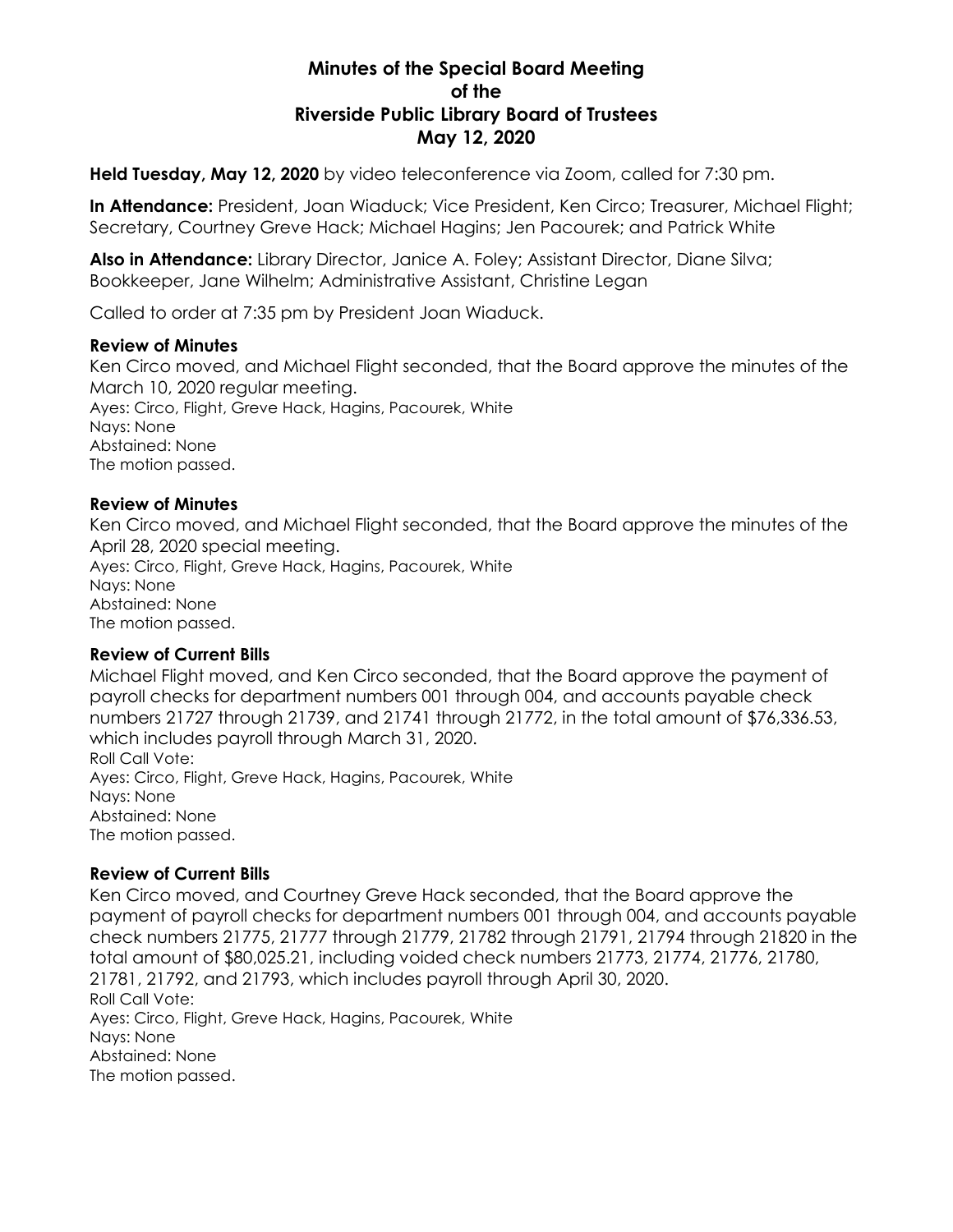## **Review of Financial Statements**

Michael Flight moved, and Michael Hagins seconded, that the Board approve the financial statements for March 31, 2020, subject to audit. Roll Call Vote: Ayes: Circo, Flight, Greve Hack, Hagins, Pacourek, White Nays: None Abstained: None The motion passed.

# **Review of Financial Statements**

Michael Flight moved, and Jen Pacourek seconded, that the Board approve the financial statements for April 30, 2020, subject to audit. Roll Call Vote: Ayes: Circo, Flight, Greve Hack, Hagins, Pacourek, White Nays: None Abstained: None The motion passed.

# **Committee Reports**

## *Finance—2019 Legal Fees*

The Board agreed that the Klein, Thorpe and Jenkins invoices should be kept in the Lower Level Renovation Fund, rather than be paid from the Operating Fund.

## *Finance—Library Bonds and Debt Service Schedule*

The Library Director stated that she contacted Karin Johns at the Village of Riverside, who explained that the Village will be adopting the ordinance at their last May meeting. The Library bonds are the responsibility of the Village at this point.

## *Building & Grounds—Elevator Bid Information*

Patrick White moved, and Michael Flight seconded, that the Board approve the document prepared by Klein, Thorpe and Jenkins, and proceed to receive bids for the modernization of the elevator through public bid, with dates to be determined based upon the recommendations of the attorneys and the Library Buildings and Grounds committee. Roll Call Vote: Ayes: Circo, Flight, Greve Hack, Hagins, Pacourek, White Nays: None Abstained: None The motion passed.

## *Building & Grounds—Masonry Cleaning*

The Library Director will include a bid for the front gable masonry cleaning in the June Board packet.

# *Special Projects—Lower Level Renovation*

Courtney Greve Hack stated that the Library should keep residents updated on the lower level renovation timeline through content on the Library's website and in the upcoming summer newsletter.

## **Staff Reports**

Diane Silva stated that the Library will be adding a chat service to our website to provide another way for patrons to get reader's advisory and reference questions answered. Diane Silva stated that the number of participants for virtual programs has not been high, so the Library is currently not scheduling programmers that charge fees for virtual programs. Programming will be monitored as conditions change.